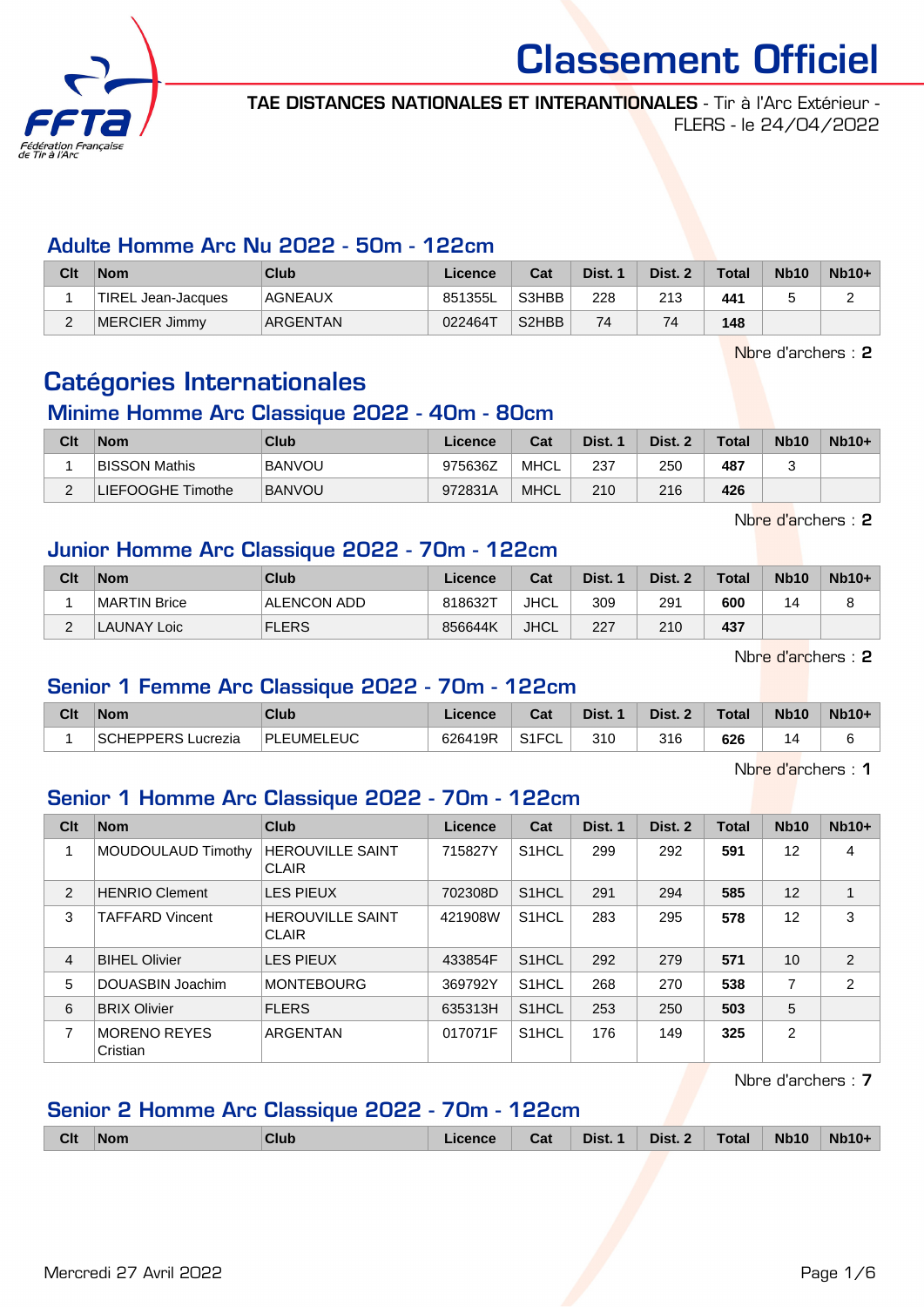

TAE DISTANCES NATIONALES ET INTERANTIONALES - Tir à l'Arc Extérieur - FLERS - le 24/04/2022

## Senior 2 Homme Arc Classique 2022 - 70m - 122cm (Suite)

| Clt | <b>Nom</b>             | Club              | Licence | Cat                | Dist. 1 | Dist. 2 | <b>Total</b> | <b>Nb10</b> | $Nb10+$ |
|-----|------------------------|-------------------|---------|--------------------|---------|---------|--------------|-------------|---------|
|     | HAUTTEMENT Fabrice     | <b>PLEUMELEUC</b> | 353160V | S <sub>2</sub> HCL | 313     | 310     | 623          | 17          | 6       |
| 2   | <b>VAUTIER Steve</b>   | <b>MONTEBOURG</b> | 953859D | S <sub>2</sub> HCL | 253     | 260     | 513          | 10          | 3       |
| 3   | <b>RICHARD Mickael</b> | <b>FALAISE</b>    | 900009W | S <sub>2</sub> HCL | 233     | 226     | 459          |             |         |
| 4   | JOUENNE Ludovic        | <b>FALAISE</b>    | 992072P | S <sub>2</sub> HCL | 218     | 227     | 445          |             | っ       |

Nbre d'archers : 4

## Senior 3 Femme Arc Classique 2022 - 60m - 122cm

| Clt | <b>Nom</b>       | Club             | Licence | <b>Cost</b><br>⊍dt | Dist. | Dist. 2 | <b>Total</b> | <b>Nb10</b> | <b>Nb10+</b> |
|-----|------------------|------------------|---------|--------------------|-------|---------|--------------|-------------|--------------|
|     | MURAIL FranCoise | EVREUX ST MICHEL | 827827M | S3FCL              |       | 196     | 373          | -           | -            |

Nbre d'archers : 1

#### Senior 3 Homme Arc Classique 2022 - 60m - 122cm

| Clt | <b>Nom</b>               | Club         | Licence | Cat   | Dist. | Dist. 2 | <b>Total</b> | <b>Nb10</b> | <b>Nb10+</b> |
|-----|--------------------------|--------------|---------|-------|-------|---------|--------------|-------------|--------------|
|     | <b>IPIQUET</b><br>Daniel | <b>FLERS</b> | 983358T | S3HCL | 265   | つフド     | 540          | ∼           |              |

Nbre d'archers : 1

#### Cadet Homme Arc à Poulies 2022 - 50m - 80cm

| Clt | <b>Nom</b>     | <b>Club</b>   | Licence | <b>Col</b><br>udl | Dist. | Dist. 2 | <b>Total</b> | <b>Nb10</b> | <b>Nb10+</b> |
|-----|----------------|---------------|---------|-------------------|-------|---------|--------------|-------------|--------------|
|     | HUET<br>Pierre | <b>BANVOU</b> | 919960G | <b>CHCC</b>       | 307   | 295     | 602          |             |              |

Nbre d'archers : 1

#### Senior 1 Homme Arc à Poulies 2022 - 50m - 80cm

| Clt | <b>Nom</b>      | Club             | Licence      | ่ ี่<br>⊍aι        | Dist. | Dist. | Total | <b>Nb10</b> | <b>Nb10+</b> |
|-----|-----------------|------------------|--------------|--------------------|-------|-------|-------|-------------|--------------|
|     | FONTAINE Damien | <b>CARPIQUET</b> | `195ບ<br>811 | S <sub>1</sub> HCO | 315   | 316   | 631   | 20          | -            |

Nbre d'archers : 1

#### Senior 2 Femme Arc à Poulies 2022 - 50m - 80cm

| Clt | <b>Nom</b>                 | Club             | Licence | <b>Dol</b><br>⊍⊿        | Dist. | Dist. | $\tau$ otal | <b>Nb10</b> | $Nb10+$ |
|-----|----------------------------|------------------|---------|-------------------------|-------|-------|-------------|-------------|---------|
|     | <b>GROISIL</b><br>Nathalie | <b>COUTANCES</b> | 862587V | S <sub>2</sub> FCO<br>w | 253   | 260   | 513         |             |         |

Nbre d'archers : 1

#### Senior 3 Homme Arc à Poulies 2022 - 50m - 80cm

| Clt | <b>Nom</b>               | Club         | ∟icence | $r_{\alpha+1}$<br>⊍તા | Dist. | Dist. 2 | Total | <b>Nb10</b> | <b>Nb10+</b> |
|-----|--------------------------|--------------|---------|-----------------------|-------|---------|-------|-------------|--------------|
|     | Philippe<br><b>BIHEL</b> | <b>PIEUX</b> | 417250H | S3HCO                 | 307   | 316     | 623   | 15          | . .          |

Nbre d'archers : 1

## Catégories Nationales

#### Benjamin Homme Arc Classique 2022 - 20m - 80cm

|  | <b>Clt</b> | ⊺Nom | Club | icence | Cat | Dist. 1 | Dist. 2 | Total | <b>Nb10</b> | <b>Nb10-</b> |
|--|------------|------|------|--------|-----|---------|---------|-------|-------------|--------------|
|--|------------|------|------|--------|-----|---------|---------|-------|-------------|--------------|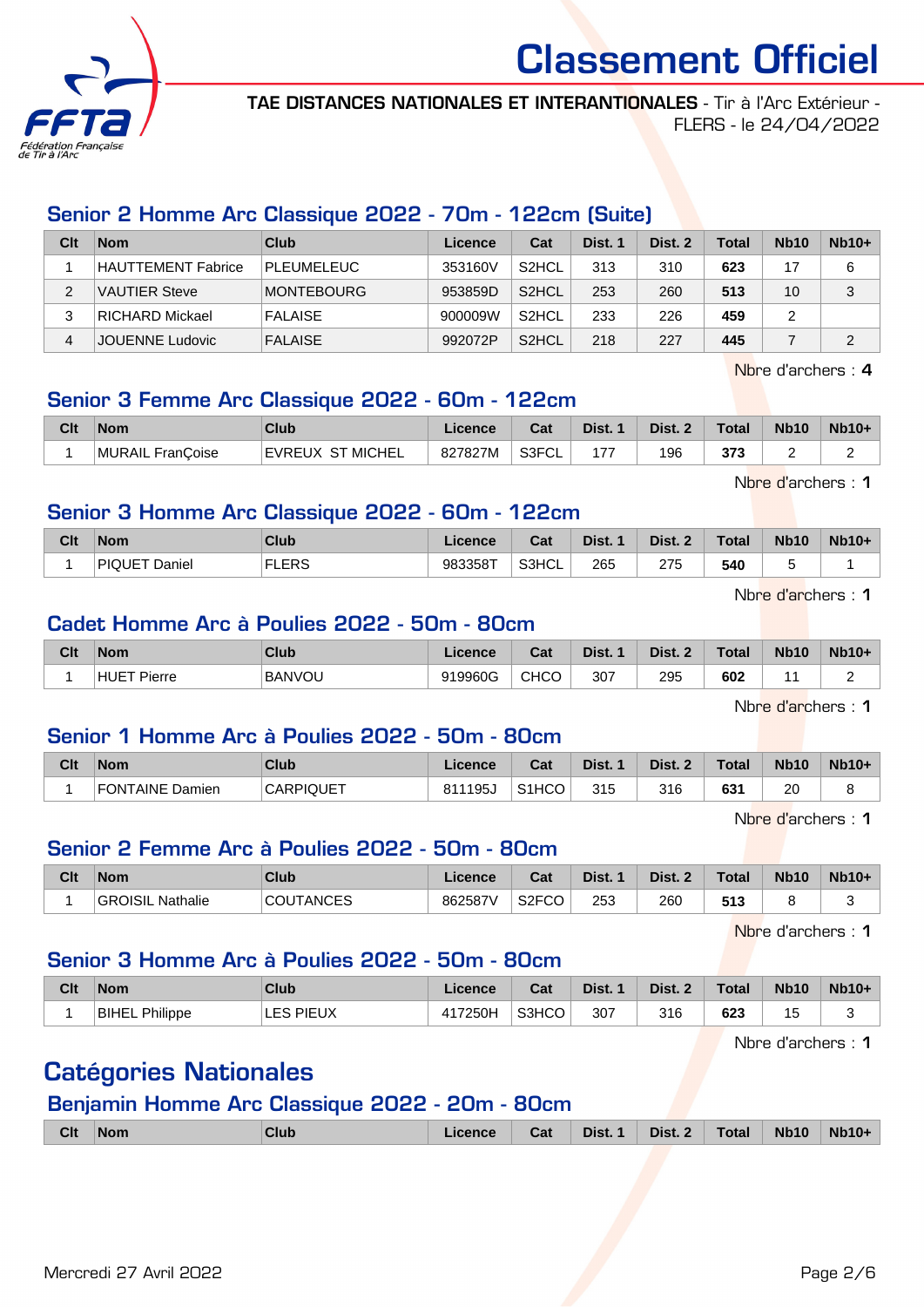

TAE DISTANCES NATIONALES ET INTERANTIONALES - Tir à l'Arc Extérieur - FLERS - le 24/04/2022

## Benjamin Homme Arc Classique 2022 - 20m - 80cm (Suite)

| Clt | <b>Nom</b>               | Club          | Licence | ו ה<br>⊍d   | Dist. | Dist. | <b>Total</b> | <b>Nb10</b> | $Nb10+$ |
|-----|--------------------------|---------------|---------|-------------|-------|-------|--------------|-------------|---------|
|     | <b>MEZIERES</b><br>∟ucas | <b>BANVOU</b> | 012692W | <b>BHCL</b> | 251   | 249   | 500          |             |         |

Nbre d'archers : 1

## Minime Homme Arc Classique 2022 - 30m - 80cm

| Clt | <b>Nom</b>           | Club          | Licence | Cat         | Dist. 1 | Dist. 2 | Total | <b>Nb10</b> | $Nb10+$ |
|-----|----------------------|---------------|---------|-------------|---------|---------|-------|-------------|---------|
|     | <b>BISSON Mathis</b> | <b>BANVOU</b> | 975636Z | <b>MHCL</b> | 269     | 266     | 535   |             |         |
|     | LIEFOOGHE Timothe    | <b>BANVOU</b> | 972831A | <b>MHCL</b> | 261     | 253     | 514   |             |         |
|     | LOUVET Ugolin        | <b>FLERS</b>  | 958790N | MHCL        | 191     | 150     | 341   |             |         |

Nbre d'archers : 3

## Cadet Homme Arc Classique 2022 - 50m - 122cm

| Clt | <b>Nom</b>               | Club           | Licence | Cat         | Dist. 1 | Dist. 2 | <b>Total</b> | <b>Nb10</b> | $Nb10+$ |
|-----|--------------------------|----------------|---------|-------------|---------|---------|--------------|-------------|---------|
|     | <b>LAUNAY Florian</b>    | <b>FLERS</b>   | 971149X | <b>CHCL</b> | 221     | 248     | 469          |             |         |
|     | <b>TAPIN ThEo</b>        | <b>AGNEAUX</b> | 924261G | <b>CHCL</b> | 234     | 216     | 450          | 5           |         |
| 3   | <b>BOUTONNET Ludovic</b> | ARGENTAN       | 996045H | CHCL        | 212     | 200     | 412          |             | 2       |
| 4   | BERTAUX Clement          | <b>AGNEAUX</b> | 927473Y | <b>CHCL</b> | 109     | 189     | 298          |             |         |

Nbre d'archers : 4

#### Junior Femme Arc Classique 2022 - 50m - 122cm

| Clt | <b>Nom</b>                 | <b>Club</b> | Licence | Cat        | Dist.    | Dist. 2 | Total | <b>Nb10</b> | <b>Nb10+</b> |
|-----|----------------------------|-------------|---------|------------|----------|---------|-------|-------------|--------------|
|     | <b>PROD'HOMME</b><br>Julie | ARGENTAN    | 901807A | JFC'<br>◡∟ | າາາ<br>ᅩ | 246     | 468   |             |              |

Nbre d'archers : 1

#### Junior Homme Arc Classique 2022 - 50m - 122cm

| Clt | <b>Nom</b>       | Club            | Licence | Cat         | Dist. 1 | Dist. 2 | <b>Total</b> | <b>Nb10</b> | $Nb10+$ |
|-----|------------------|-----------------|---------|-------------|---------|---------|--------------|-------------|---------|
|     | CHANCEREL Neilan | <b>FLERS</b>    | 826930M | JHCL        | 315     | 301     | 616          | 15          |         |
| ∠   | JOUIN Hugo       | <b>DOMFRONT</b> | 810280P | <b>JHCL</b> | 300     | 312     | 612          |             |         |
|     | LAUNAY Loic      | <b>FLERS</b>    | 856644K | <b>JHCL</b> | 294     | 270     | 564          |             |         |

Nbre d'archers : 3

#### Senior 1 Femme Arc Classique 2022 - 50m - 122cm

| Clt | <b>Nom</b>    | <b>Club</b>  | Licence | Cat                       | Dist.          | Dist. 2 | <b>Total</b> | <b>Nb10</b> | $Nb10+$ |
|-----|---------------|--------------|---------|---------------------------|----------------|---------|--------------|-------------|---------|
|     | BARBIN Celine | FLERS<br>EL. | 994435H | S <sub>1</sub> FCI<br>ิ∪∟ | つつ<br>$\sim$ 1 | 263     | 540          |             |         |

Nbre d'archers : 1

#### Senior 1 Homme Arc Classique 2022 - 50m - 122cm

| Clt | Nom             | Club             | Licence | Cat                | Dist. | Dist. 2 | <b>Total</b> | <b>Nb10</b> | $Nb10+$ |
|-----|-----------------|------------------|---------|--------------------|-------|---------|--------------|-------------|---------|
|     | CHABLE Damien   | <b>VIRE</b>      | 837406Z | S <sub>1</sub> HCL | 299   | 291     | 590          |             |         |
|     | LAVALLEY Cedric | <b>AVRANCHES</b> | 372758X | S <sub>1</sub> HCL | 300   | 272     | 572          |             | J       |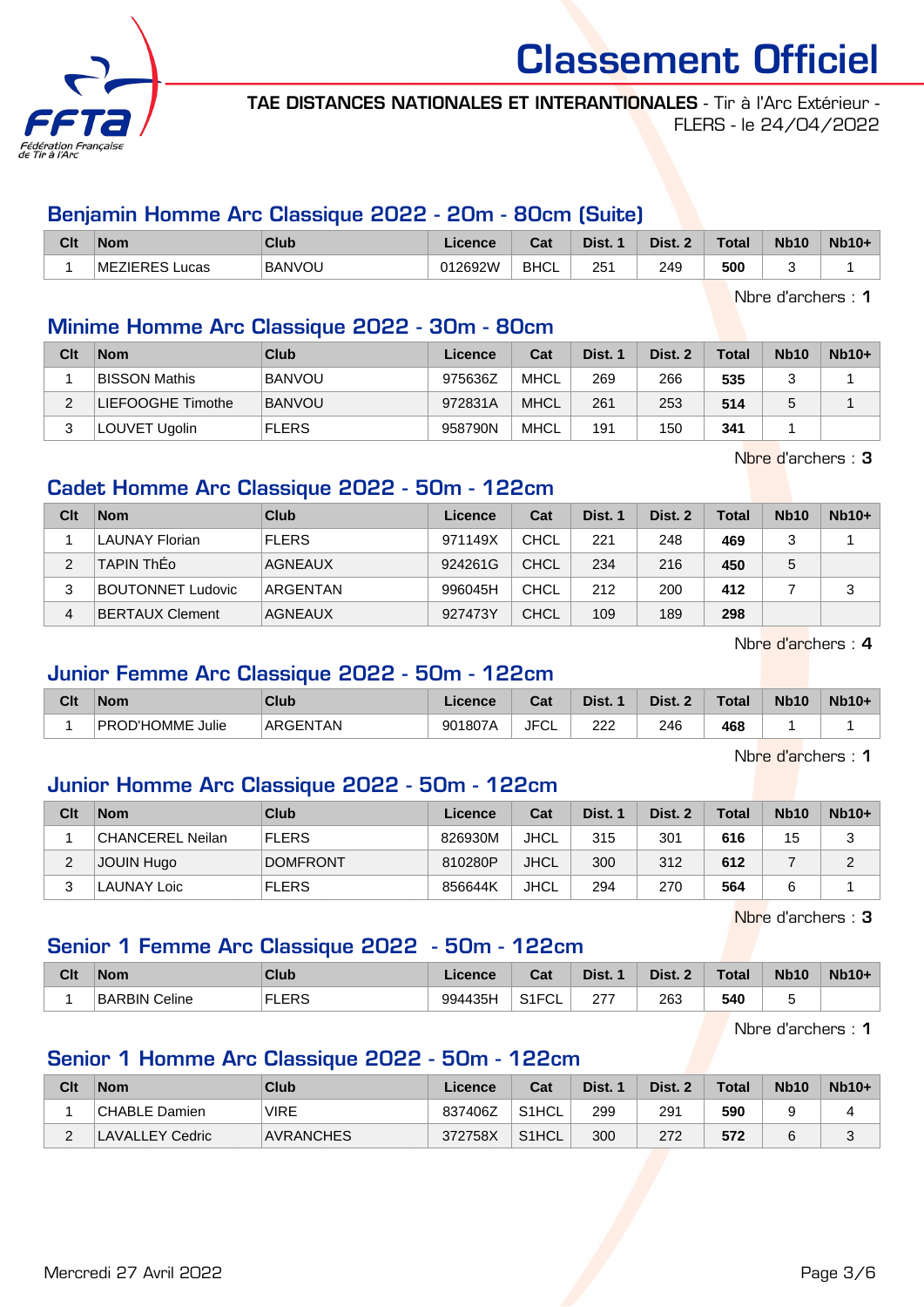

TAE DISTANCES NATIONALES ET INTERANTIONALES - Tir à l'Arc Extérieur - FLERS - le 24/04/2022

### Senior 1 Homme Arc Classique 2022 - 50m - 122cm (Suite)

| Clt | <b>Nom</b>               | Club         | Licence | Cat                | Dist. 1 | Dist. 2 | <b>Total</b> | <b>Nb10</b> | $Nb10+$ |
|-----|--------------------------|--------------|---------|--------------------|---------|---------|--------------|-------------|---------|
| ບ   | <b>BRIX Olivier</b>      | <b>FLERS</b> | 635313H | S <sub>1</sub> HCL | 278     | 283     | 561          |             |         |
| 4   | MORENO REYES<br>Cristian | ARGENTAN     | 017071F | S <sub>1</sub> HCL | 218     | 202     | 420          |             |         |

Nbre d'archers : 4

## Senior 2 Femme Arc Classique 2022 - 50m - 122cm

| Clt | <b>Nom</b>                 | Club               | Licence | Cat                | Dist. 1 | Dist. 2 | <b>Total</b> | <b>Nb10</b> | $Nb10+$ |
|-----|----------------------------|--------------------|---------|--------------------|---------|---------|--------------|-------------|---------|
|     | MAHIEU Olivia              | ALENCON ADD        | 691579S | S <sub>2</sub> FCL | 288     | 294     | 582          |             |         |
|     | <b>LERIBAULT Sandrine</b>  | AGNEAUX            | 792975E | S <sub>2</sub> FCL | 271     | 274     | 545          |             |         |
| 2   | <b>JACQUETTE Maryse</b>    | <b>FLERS</b>       | 904495X | S <sub>2</sub> FCL | 254     | 283     | 537          | 44          | 2       |
| 4   | <b>HANTEVILLE Fabienne</b> | <b>ALENCON ADD</b> | 862053P | S <sub>2</sub> FCL | 268     | 260     | 528          |             | 2       |

Nbre d'archers : 4

#### Senior 2 Homme Arc Classique 2022 - 50m - 122cm

| Clt | <b>Nom</b>         | Club             | Licence | Cat                | Dist. 1 | Dist. 2 | <b>Total</b> | <b>Nb10</b> | $Nb10+$ |
|-----|--------------------|------------------|---------|--------------------|---------|---------|--------------|-------------|---------|
|     | LACOLLEY Francois  | <b>CARPIQUET</b> | 940818D | S <sub>2</sub> HCL | 298     | 304     | 602          | 14          |         |
| ົ   | <b>TURCK Alain</b> | <b>AVRANCHES</b> | 674697S | S <sub>2</sub> HCL | 294     | 307     | 601          | 12          | ว<br>J  |
| າ   | PROD'HOMME Eric    | ARGENTAN         | 850981E | S <sub>2</sub> HCL | 234     | 225     | 459          |             |         |

Nbre d'archers : 3

#### Senior 3 Homme Arc Classique 2022 - 50m - 122cm

| Clt | <b>Nom</b>            | Club              | Licence | Cat   | Dist. 1 | Dist. 2 | Total | <b>Nb10</b> | $Nb10+$ |
|-----|-----------------------|-------------------|---------|-------|---------|---------|-------|-------------|---------|
|     | DUBOSQ Gilles         | <b>VIRE</b>       | 598934R | S3HCL | 292     | 308     | 600   | 13          | 5       |
| っ   | <b>FALHUN Paul</b>    | AGNEAUX           | 906112E | S3HCL | 284     | 283     | 567   |             | 2       |
| 3   | <b>PIQUET Daniel</b>  | <b>FLERS</b>      | 983358T | S3HCL | 278     | 280     | 558   | 10          | 2       |
| 4   | <b>RICHARD Daniel</b> | NEUVILLE AUX BOIS | 210546E | S3HCL | 258     | 232     | 490   | 4           | 2       |

Nbre d'archers : 4

#### Cadet Homme Arc à Poulies 2022 - 50m - 122cm

| Clt | <b>Nom</b>                | <b>Club</b>   | Licence | <b>Pot</b><br>⊍d | Dist. | Dist. 2 | <b>Total</b> | <b>Nb10</b> | $Nb10+$ |
|-----|---------------------------|---------------|---------|------------------|-------|---------|--------------|-------------|---------|
|     | <b>HUET Pie</b><br>Pierre | <b>BANVOU</b> | 919960G | <b>CHCO</b>      | 324   | 332     | 656          | つに<br>∠     |         |

Nbre d'archers : 1

#### Junior Homme Arc à Poulies 2022 - 50m - 122cm

| Clt | <b>Nom</b>              | Club     | Licence | $\sim$<br>⊍d | Dist.         | Dist. | <b>Total</b> | <b>Nb10</b>       | <b>Nb10+</b> |
|-----|-------------------------|----------|---------|--------------|---------------|-------|--------------|-------------------|--------------|
|     | ALLOIS<br>Matheo<br>NΔ. | ARGENTAN | 872960V | <b>JHCO</b>  | 297<br>$\sim$ | 295   | 592          | $\sqrt{2}$<br>. . | -            |

Nbre d'archers : 1

### Senior 1 Homme Arc à Poulies 2022 - 50m - 122cm

| Clt | <b>Nom</b>        | Club            | ∟icence | Cat                | Dist. | Dist. | <b>Total</b> | <b>Nb10</b> | <b>Nb10+</b> |
|-----|-------------------|-----------------|---------|--------------------|-------|-------|--------------|-------------|--------------|
|     | ARCANGER Gregoire | <b>DOMFRONT</b> | 907835C | S <sub>1</sub> HCO | 347   | 344   | 691          | 48          | 18           |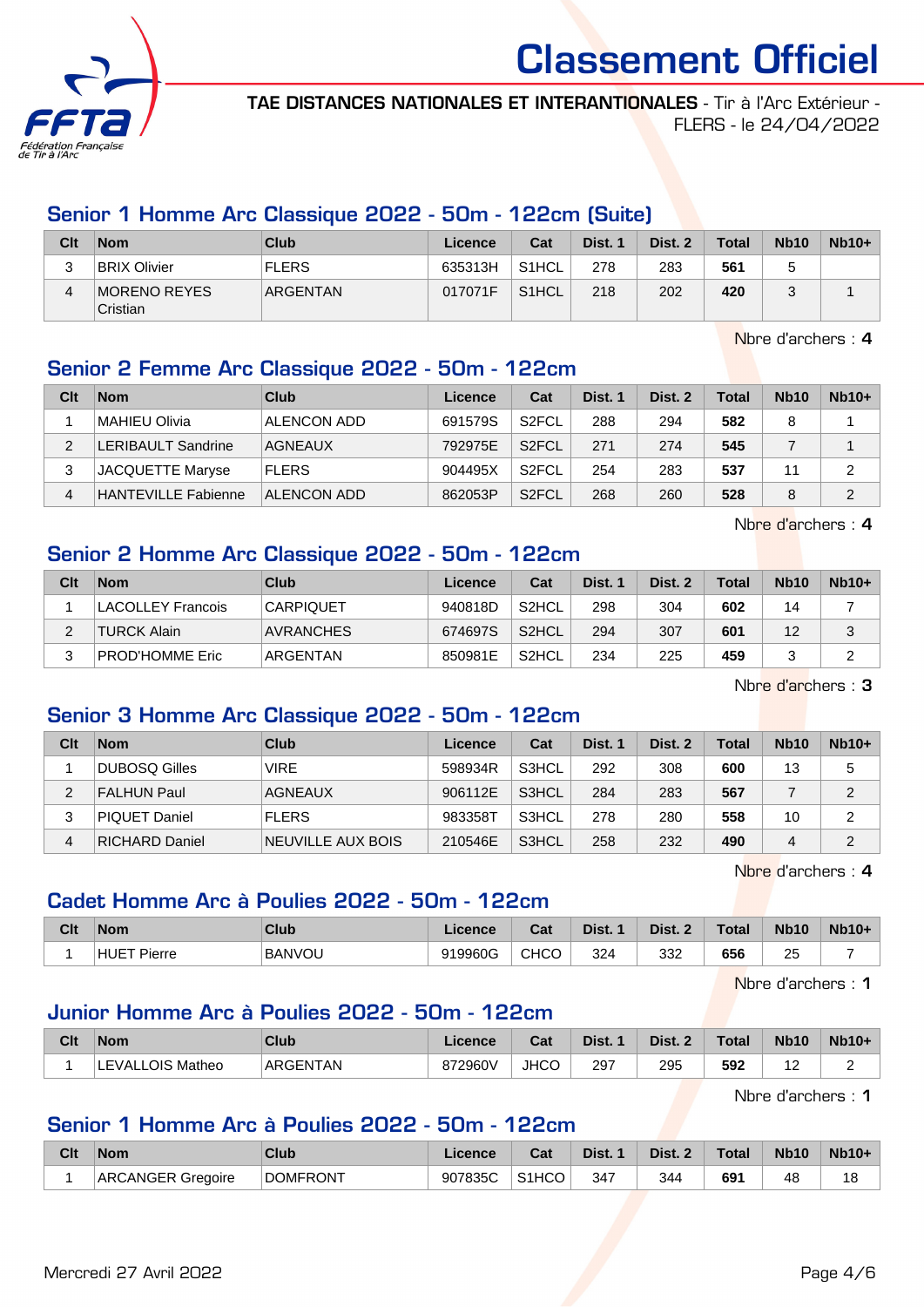

TAE DISTANCES NATIONALES ET INTERANTIONALES - Tir à l'Arc Extérieur - FLERS - le 24/04/2022

#### Senior 1 Homme Arc à Poulies 2022 - 50m - 122cm (Suite)

| Clt | <b>Nom</b>            | Club             | Licence | Cat                | Dist. | Dist. | Total | <b>Nb10</b> | $Nb10+$ |
|-----|-----------------------|------------------|---------|--------------------|-------|-------|-------|-------------|---------|
| -   | FONTAINE Damien       | <b>CARPIQUET</b> | 811195J | S <sub>1</sub> HCO | 340   | 312   | 652   | ົ<br>∠      |         |
|     | <b>EMESLE Vincent</b> | <b>AVRANCHES</b> | 928011H | S <sub>1</sub> HCO | 335   | 313   | 648   | 27          |         |

Nbre d'archers : 3

#### Senior 2 Femme Arc à Poulies 2022 - 50m - 122cm

| Clt | <b>Nom</b>               | Club   | icence  | ◠∼<br>sal    | Dist. | Dist. | <b>Total</b> | <b>Nb10</b> | $Nb10+$ |
|-----|--------------------------|--------|---------|--------------|-------|-------|--------------|-------------|---------|
|     | Nathalie<br>OISIL<br>GRO | TANCES | 862587\ | S2FCO<br>CO. | 308   | 314   | 622          | 19          |         |

Nbre d'archers : 1

#### Senior 2 Homme Arc à Poulies 2022 - 50m - 122cm

| Clt | <b>Nom</b>             | Club            | Licence | Cat                | Dist. 1 | Dist. 2 | <b>Total</b> | <b>Nb10</b> | $Nb10+$ |
|-----|------------------------|-----------------|---------|--------------------|---------|---------|--------------|-------------|---------|
|     | ROUX Jean-Philippe     | ALENCON ADD     | 612290H | S2HCO              | 336     | 333     | 669          | 31          |         |
| ົ   | <b>EDARD Dominique</b> | <b>DOMFRONT</b> | 464064T | S <sub>2</sub> HCO | 328     | 334     | 662          | 27          | a       |

Nbre d'archers : 2

#### Senior 3 Homme Arc à Poulies 2022 - 50m - 122cm

| Clt            | <b>Nom</b>              | Club                                  | Licence | Cat   | Dist. 1 | Dist. 2 | <b>Total</b> | <b>Nb10</b> | $Nb10+$       |
|----------------|-------------------------|---------------------------------------|---------|-------|---------|---------|--------------|-------------|---------------|
|                | <b>CESSOU Yvan</b>      | <b>ST JOUAN DES</b><br><b>GUERETS</b> | 649910Z | S3HCO | 336     | 342     | 678          | 35          | 5             |
| $\overline{2}$ | <b>HUBERT Dominique</b> | <b>DOMFRONT</b>                       | 401677F | S3HCO | 336     | 334     | 670          | 27          | 9             |
| 3              | <b>PINSON Patrick</b>   | <b>FLERS</b>                          | 689483N | S3HCO | 314     | 314     | 628          | 22          | 6             |
| 4              | <b>BIGEON Jean Luc</b>  | <b>BANVOU</b>                         | 223496F | S3HCO | 298     | 297     | 595          | 13          | $\mathcal{P}$ |
| 5              | BIBLOCQ Jean Jacques    | <b>BANVOU</b>                         | 935221V | S3HCO | 286     | 268     | 554          | 10          | 4             |

Nbre d'archers : 5

## Autres tirs

## Junior Homme Arc Classique 2022 - 50m - 122cm

| Tir              | <b>Nom</b>       | Club         | Licence | Cat         | Dist. 1 | Dist. 2 | Total | <b>Nb10</b> | <b>Nb10+</b> |
|------------------|------------------|--------------|---------|-------------|---------|---------|-------|-------------|--------------|
| Tir <sub>2</sub> | CHANCEREL Neilan | <b>FLERS</b> | 826930M | <b>JHCL</b> | 301     | 308     | 609   |             |              |

Nbre d'archers : 1

#### Senior 1 Homme Arc Classique 2022 - 50m - 122cm

| <b>Tir</b> | <b>Nom</b>                  | Club             | ∟icence | Cat   | Dist. | Dist. | Total | <b>Nb10</b>   | $Nb10+$ |
|------------|-----------------------------|------------------|---------|-------|-------|-------|-------|---------------|---------|
| Tir 2      | LAVALLEY <i>۲</i><br>Cedric | <b>AVRANCHES</b> | 372758X | S1HCL | 262   | 283   | 545   | $\sim$<br>. . |         |

Nbre d'archers : 1

#### Senior 2 Femme Arc Classique 2022 - 50m - 122cm

|  | Tir | <b>Nom</b> | Club | .icence | Cat | Dist. 1 | Dist. 2 | <b>Total</b> | <b>Nb10</b> | <b>Nb10+</b> |
|--|-----|------------|------|---------|-----|---------|---------|--------------|-------------|--------------|
|--|-----|------------|------|---------|-----|---------|---------|--------------|-------------|--------------|